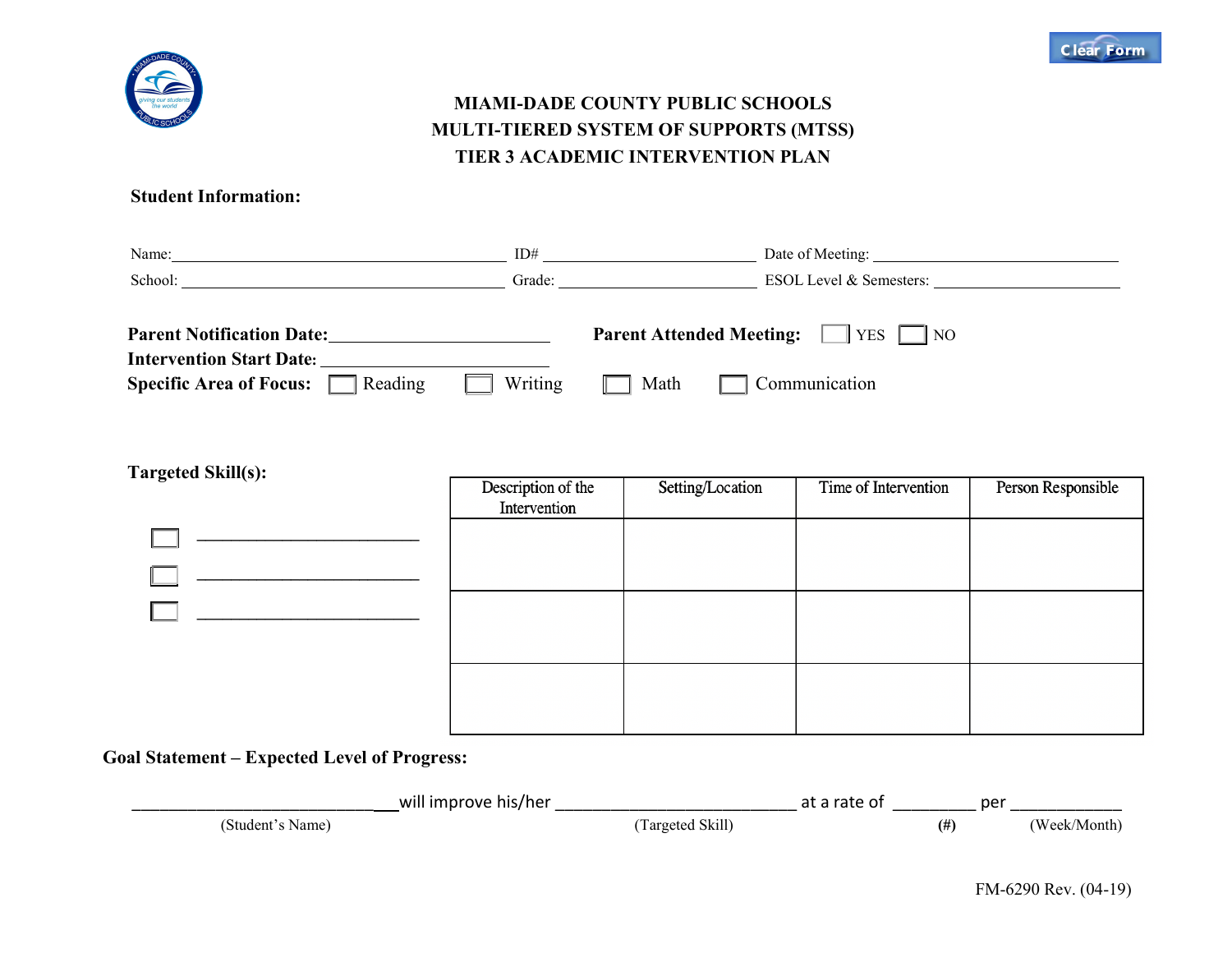## **Parent/Guardian Assistance:**

Your assistance can increase our success with your child. Listed here are some suggestions for activities that you can do at home that will benefit your child.

| <u>.</u> |  |
|----------|--|
| ، ب      |  |
|          |  |

These activities will help best if they take place at least \_\_\_\_\_\_\_\_ times a week, for about \_\_\_\_\_\_\_\_ minutes each time. These activities should not become a source of conflict between you and your child; they should be fun and provide enjoyment for your family.

| <b>Contact Person</b>                              | Title | Telephone              |
|----------------------------------------------------|-------|------------------------|
| <b>Signatures of Those Present at the Meeting:</b> |       |                        |
|                                                    |       |                        |
|                                                    |       |                        |
|                                                    |       | Behavioral Specialist: |
|                                                    |       |                        |
|                                                    |       |                        |
| Administrator/SST Coordinator:                     |       | Other:                 |

---------------------------------------------------------------------------------------------------------------------------------------------------------------------------------